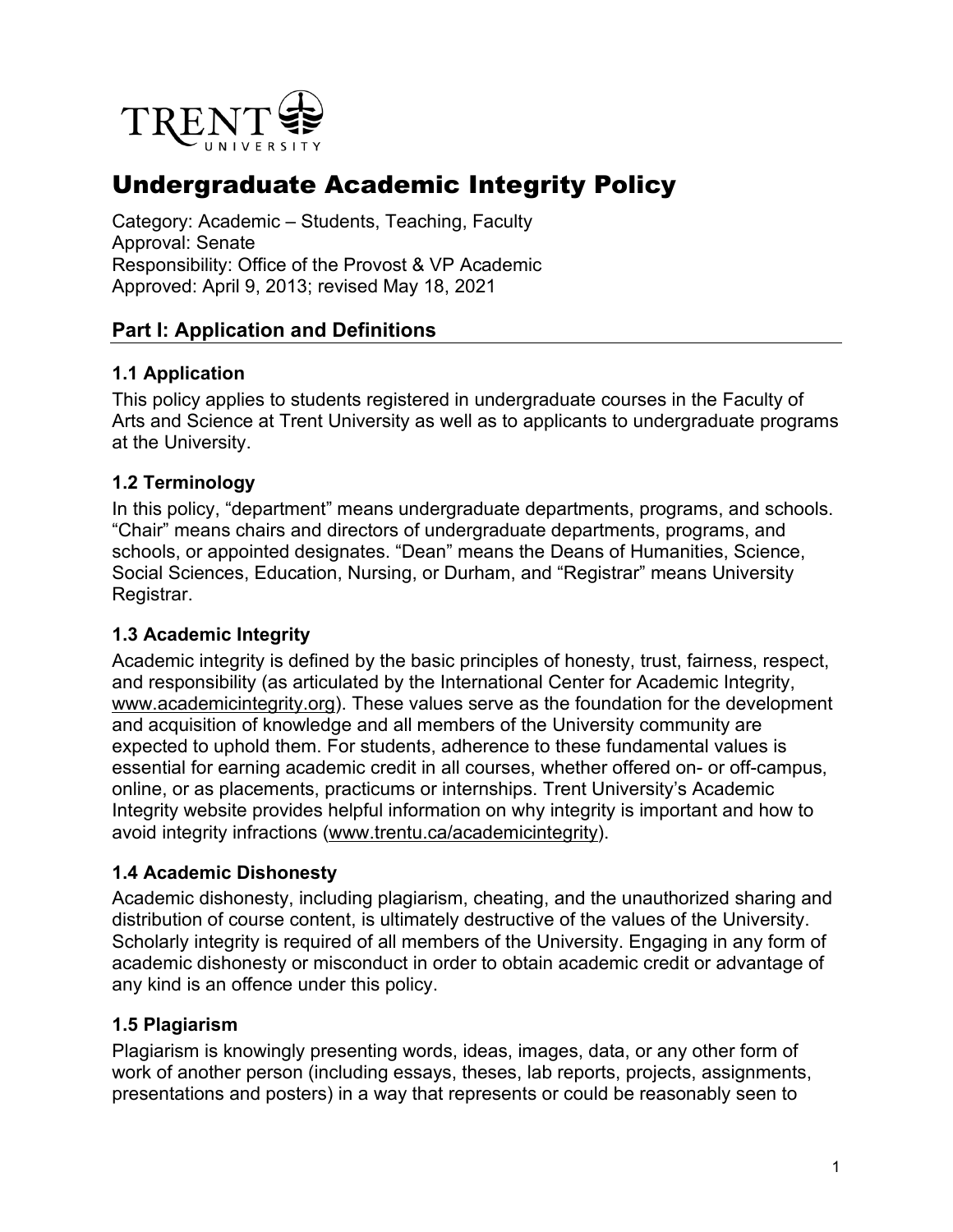represent the work as one's own. 'Knowingly' includes ought reasonably to have known. Plagiarism includes failure to acknowledge sources correctly and submitting materials copied from the internet without proper acknowledgement of the source. Draft work submitted for evaluation is subject to the same standard as final work.

# **1.6 Cheating**

Cheating is dishonest academic conduct or attempted dishonest academic conduct during tests or examinations or in the preparation of any other course work or in the presentation of credentials for admission to the University or one of its programs. Some common examples are:

- submitting one's own original student work for credit in more than one course (includes a course being repeated) without the prior agreement of the instructors involved
- bringing aids, including electronic aids, that have not been authorized by the instructor into an examination or test
- impersonating another individual or colluding in an impersonation for an examination or test
- copying from one or more other individuals or knowingly permitting one or more other individuals to copy from one's own test, examination paper, lab report, or assignment
- collaborating with one or more other individuals when collaborative work has not been expressly authorized by the instructor
- communicating with one or more other students during a test or examination
- purchasing, selling, or sharing of any course identifying responses to assignments, labs, tests and exams, or facilitating the selling and purchasing of such material (material intended for publication or professional availability may be exempt from this policy)
- submitting purchased material as one's own work
- falsifying or tampering with results in laboratory experiments or research assignments
- falsifying transcripts or tampering with documents used to make decisions about admissions to the University or one of its programs
- falsifying documentation submitted to another institution, organization, or regulatory body, e.g., submitting fraudulent letters to register for Letter of Permission courses
- withholding transcripts or other required documents at the time of application to the University
- submitting false or misrepresentative medical certificates or other documentation in support of requests for concessions on academic work or deadlines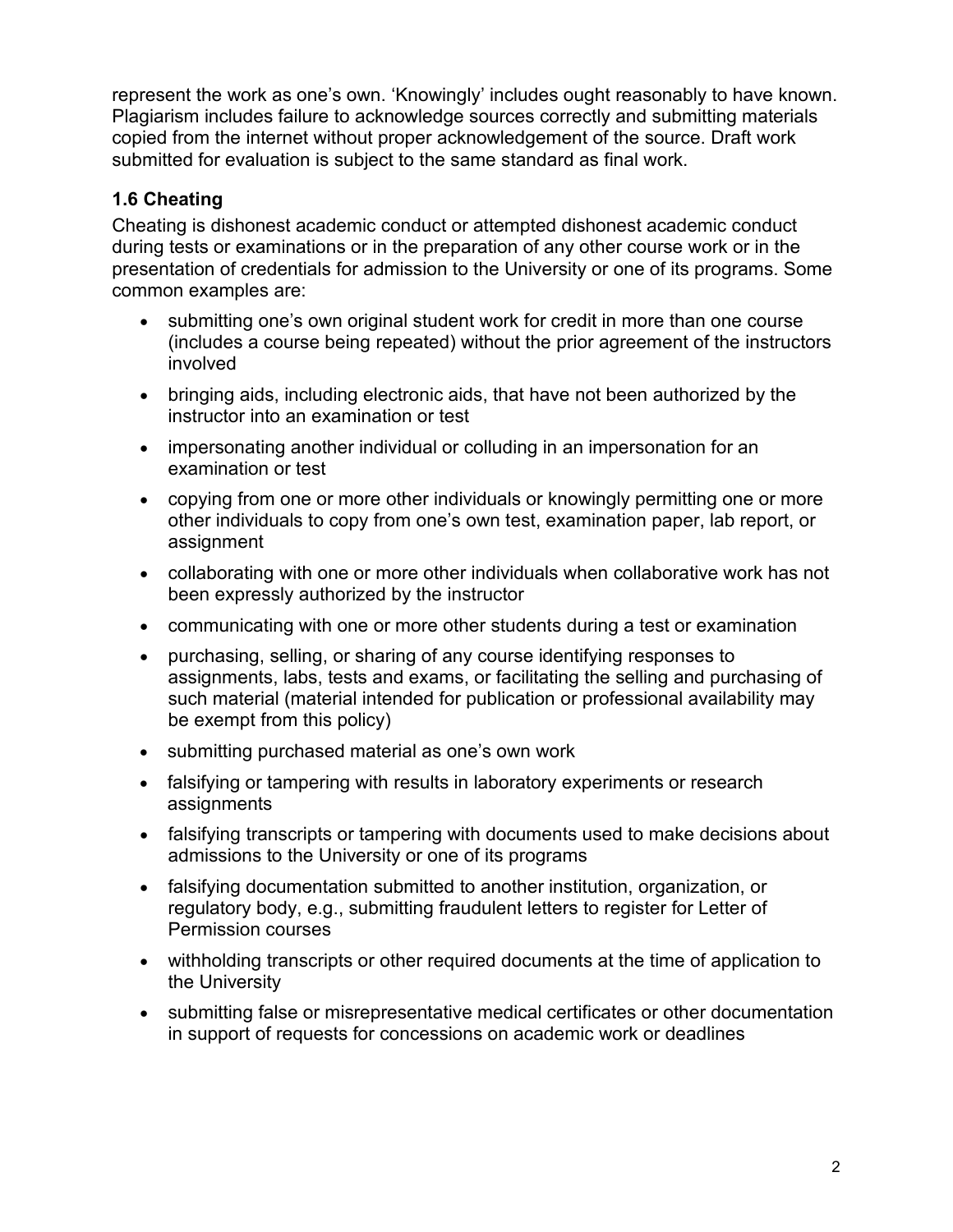# **1.7 Sharing and Distribution of Course Content**

As per the Policy on the Sharing and Distribution of Course Content, sharing and distribution of any course content other than among individual students registered in the course is not permitted without written permission. Sharing and distribution means providing access to course content in any form to non-course participants or generally making such content accessible to others, which may involve uploading/downloading or transferring course content to, or from, another device, system or network, including but not limited to any publicly accessible website, chat group, social media, or other internet platform.

# **1.8 Student to consult if in doubt**

Students who have any doubt as to what might be considered academic dishonesty in a particular course should consult the instructor of the course to obtain appropriate guidelines.

# **Part II: Penalties for Academic Offences on Course Work, Tests or Exams**

# **2.1 Minor or major offence**

The penalty for a student who has been found to have committed an academic offence will be based on whether the offence is minor or major.

# **2.2 Penalties**

First minor offence: The penalty for a first offence that is a minor offence will be partial or total loss of marks on the piece of academic work. The grade reduction shall, at a minimum, lead to a failure on the piece of work. The recommended penalty is a zero grade. There will be no opportunity to resubmit the course work, test or exam.

Second minor or first major offence: The penalty for a second minor offence or a first offence that is a major offence will be a grade of zero on the piece of academic work with no opportunity to resubmit, plus a transcript notation (e.g., AHCL 1001H – Academic Dishonesty). A reduced final grade or a final grade of zero in the course may also be levied.

Subsequent offence, Suspension: The penalty for any offence i) after two minor offences; or ii) after a first offence that is a major offence; or iii) that is a major offence where a minor offence is already on record will be a period of suspension from the University (academic status 'Suspension – Academic Dishonesty') ranging from one term to two years in addition to a zero grade in the course and an Academic Dishonesty notation for the course. If a student, who is otherwise eligible to graduate, has been suspended for academic dishonesty, the student may not graduate until the period of the suspension has been served.

Subsequent offence, Expulsion: The penalty for any subsequent offence will be expulsion from the University.

# **2.3 Extraordinary circumstances**

The penalties above will be levied unless there are extraordinary circumstances which justify a different penalty.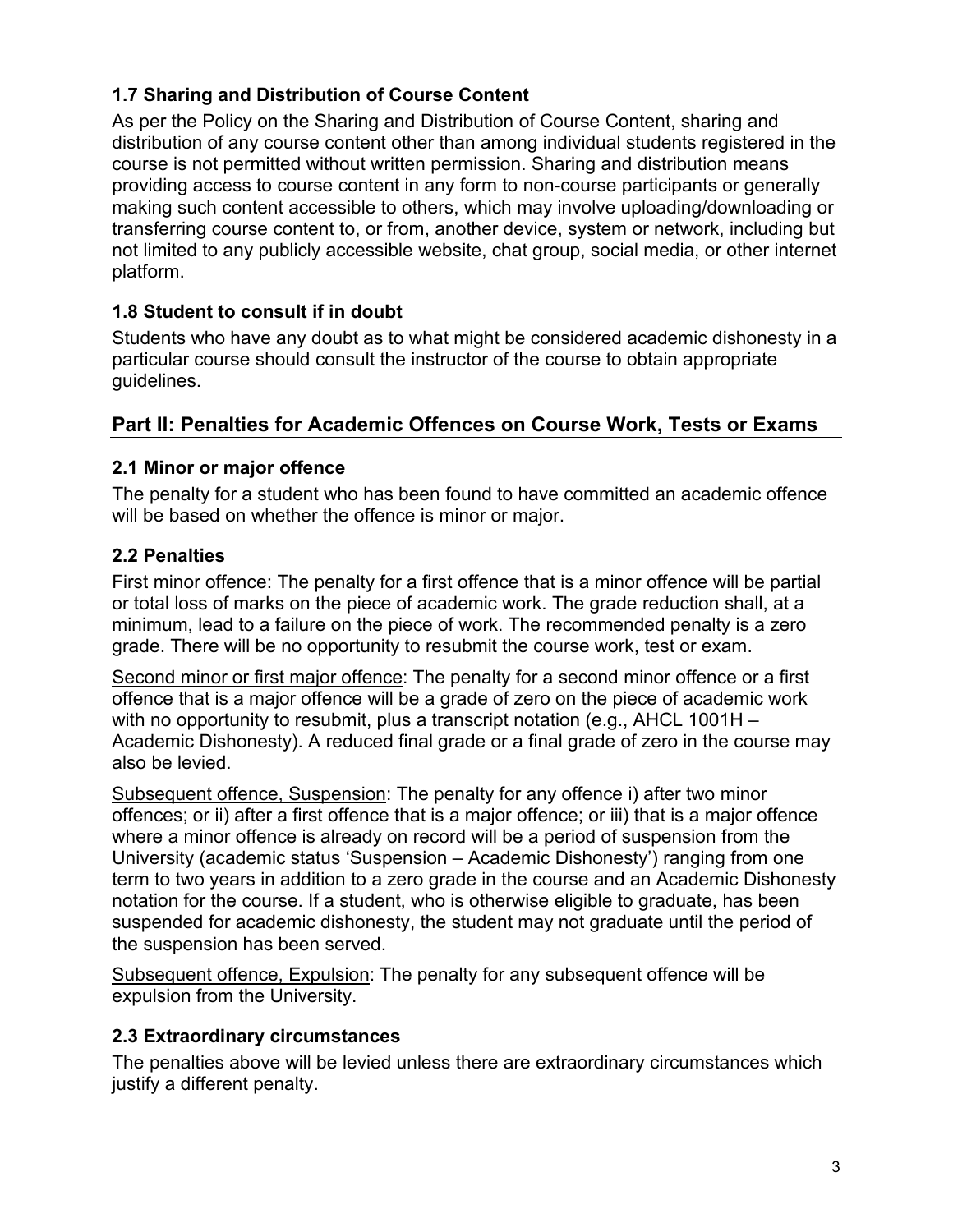# **2.4 Factors to determine whether offence minor or major**

In deciding whether an offence is minor or major, consideration will be given to the following factors:

- the extent of the dishonesty
- whether the act in question was deliberate or whether the student ought reasonably to have known
- the importance of the work in question as a component of the course or program
- the academic experience of the student
- any other relevant circumstances

These factors shall also be taken into consideration in determining penalty where the usual penalty provides for a range.

# **2.5 Ineligibility for Honour Rolls**

A student who has committed a major offence or multiple offences is ineligible for the Dean's Honour Roll that academic year and the President's Honour Roll at graduation.

#### **Part III: Procedures for Evaluation of Course Work and Conduct During Tests and Exams**

*Note: All written communication to current students pursuant to this policy will be to the student's Trent email account* 

# **3.1 Instructor investigates**

The instructor will make reasonable inquiries to investigate the circumstances of the matter. If the instructor has reason to believe that a student has committed an academic offence, the instructor will so inform the student within a reasonable time and invite the student to meet to discuss the matter.

#### **3.2 Instructor finds no academic dishonesty**

If after meeting with the student and reviewing the evidence the instructor is satisfied that no academic dishonesty occurred, no further action will be taken by the instructor unless new evidence comes to their attention.

#### **3.3 Instructor finds academic dishonesty, reports to Chair**

If, after meeting with the student (or if the student fails to respond to the request for a meeting or does not attend a prearranged meeting) the instructor decides that academic dishonesty has occurred, the instructor will prepare a report to the Chair. The report will summarize the relevant facts and evidence, including the student's version of events if given. The report will additionally state whether the instructor considers the offence to be minor or major and the reasons therefore, as well as any extraordinary circumstances that are evident in the case. If the offence is considered to be minor, the instructor will recommend a grade reduction (see 2.2). Copies of all supporting documentation will be attached to the report. The instructor will provide a copy of the report to the student and to the Dean.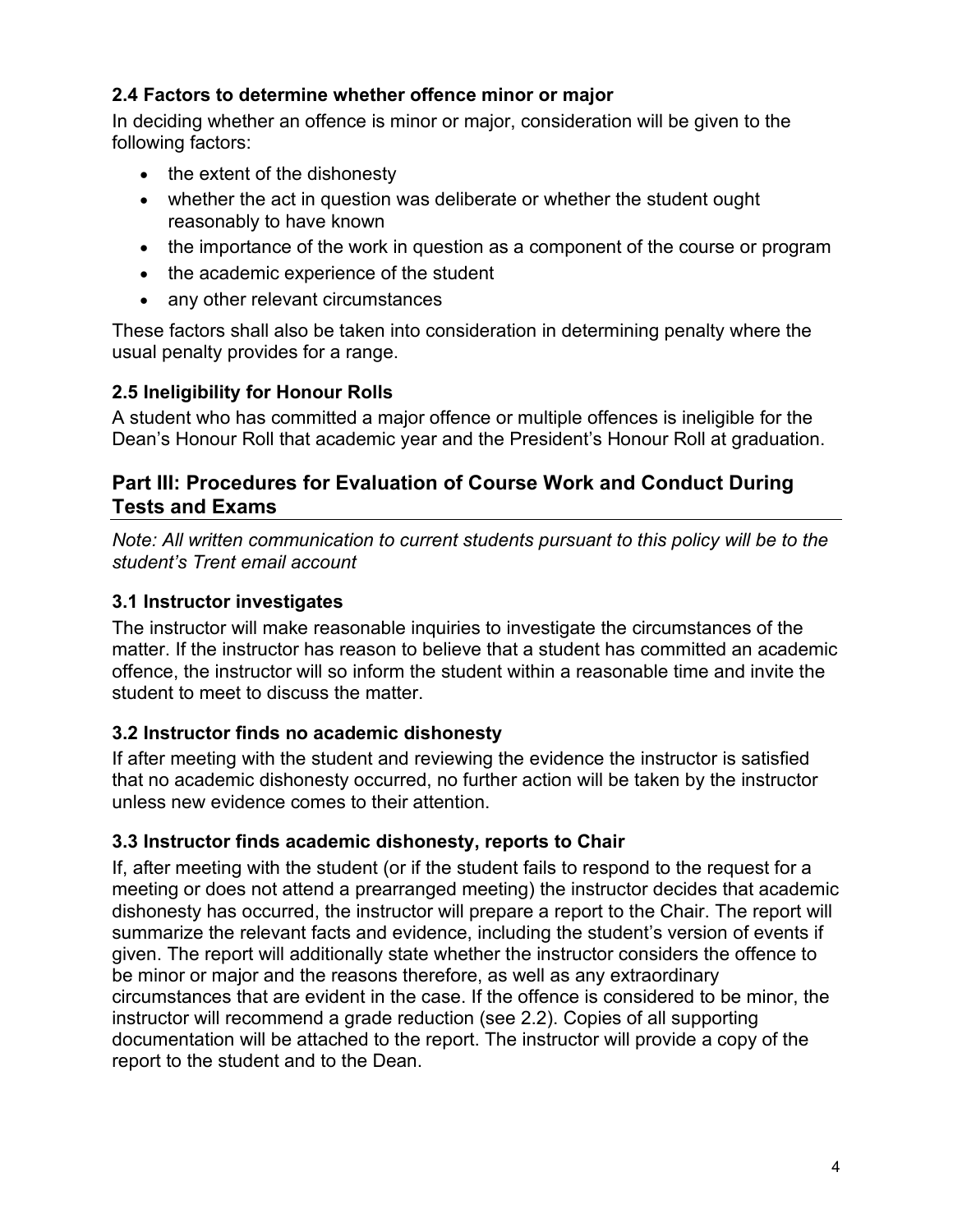# **3.4 Opportunity for comment by student**

Should the student wish to add to or clarify the information in the report, within seven days of the date of the report, the student may request a meeting with the Chair or send written comments to the Chair.

#### **3.5 Chair finds no academic dishonesty**

The Chair will carefully review the report and comments, if any. If the Chair is not satisfied that academic dishonesty occurred, the Chair will inform the student in writing of their decision, with a copy to the Dean, and no further action will be taken unless new evidence is brought to the Chair's attention.

#### **3.6 Chair finds academic dishonesty, consults Office of the Dean**

If the Chair is satisfied that academic dishonesty occurred, the Chair will first determine if the offence is minor or major and the penalty that should be imposed. The Chair will then inquire of the Office of the Dean whether there is a record of any previous academic offence by the student.

# **3.7 First offence, Chair decides**

If there is no record on file of any previous academic offence by the student the Chair will levy a penalty accordingly. If, based on extraordinary circumstances, the Chair decides to levy a penalty other than the usual penalty, the Dean will be notified of the reasons for the penalty. The Chair will send to the student an Academic Dishonesty Form to inform the student in writing of the decision and confirm that a record of the offence will be filed in the department office and the Office of the Dean.

#### **3.8 Limits of Chair's authority**

The Chair does not have authority to levy a penalty exceeding a grade in the course of zero with the transcript notation "Academic Dishonesty."

# **3.9 Timing of Chair's decision**

The Chair's decision will normally be conveyed to the student within two weeks of receiving student comments or, if no comments are provided, within two weeks of receipt of the instructor report.

#### **3.10 Appeal of Chair's decision to the Dean**

The student may appeal a decision by the Chair by writing to the Dean setting out the grounds for appeal within two weeks of receiving the Academic Dishonesty Form. The Dean will normally respond to the appeal within two weeks of receiving the appeal.

#### **3.11 Prior record or stronger penalty deemed appropriate by Chair, Dean decides**

If there is already a record of an academic offence(s) on file for a student, the Chair will forward the material to the Dean who will decide the matter. The Chair may also forward a case to the Dean for decision on an alleged first major offence where the Chair deems that a penalty stronger than they can render is appropriate. In the latter case the Chair will set out the reasons for their conclusion that a stronger penalty is appropriate.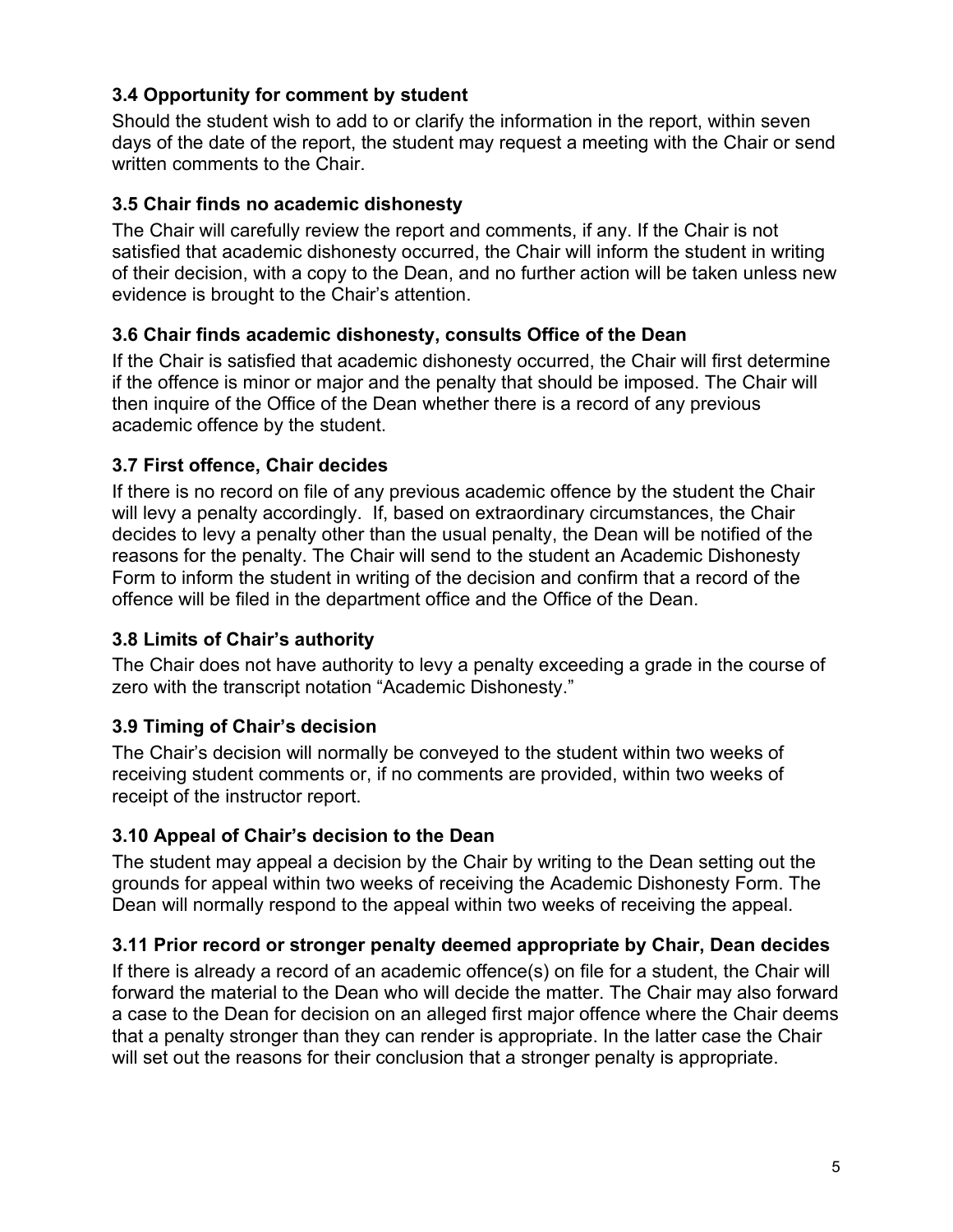# **3.12 Note on Tests and Exams**

Where an allegation of academic dishonesty arises during a test or examination, the responsible invigilator will collect the available evidence and, if the invigilator is not the course instructor, will notify the course instructor who will proceed as detailed above.

# **Part IV: Procedures for Applications to The University or One of Its Programs**

#### **4.1 Notice to Registrar**

Where the alleged academic dishonesty involves falsifying, misrepresenting, or withholding records for entry into the University or one of its programs, the Registrar will be informed. This may also include a Trent student falsifying documentation to another institution, organization, or regulatory body.

# **4.2 Student notified**

The Registrar will notify the student in writing of the allegation and will invite the student to meet within a reasonable time. If the student does not respond to the request for a meeting or does not attend a prearranged meeting, the Registrar will proceed to make a decision on the basis of the evidence before them.

# **4.3 Registrar decides**

If, after reviewing the evidence, the Registrar is satisfied that no academic dishonesty occurred, the Registrar will inform the student in writing of their decision and no further action will be taken by the Registrar unless new evidence is brought to the Registrar's attention.

If the Registrar is satisfied that academic dishonesty has occurred, the Registrar will decide the appropriate penalty and inform the student in writing of their decision. A written record of the incident, along with the documented evidence, will be kept on file at the Office of the Registrar and the Office of the Dean if appropriate.

# **4.4 Appeal of Registrar's decision to Dean**

The student may appeal the decision of the Registrar by writing to the Dean setting out the grounds for appeal within two weeks of notification of the Registrar's decision. The Dean will normally respond to the appeal within two weeks of receiving the appeal.

# **Part V: Other**

#### **5.1 Withdrawal from courses or the University**

Upon receipt of the instructor's report, the Office of the Dean will request that the Office of the Registrar put a registration hold on the course thereby preventing the student from withdrawing. If the student had withdrawn subsequent to a request to meet with the instructor and prior to receiving the instructor's report, the student will be re-enrolled in the course. The registration hold will remain in place unless it is determined that no infraction of the policy has taken place. In that case, the Office of the Dean will request that the registration hold and all records associated with it be removed.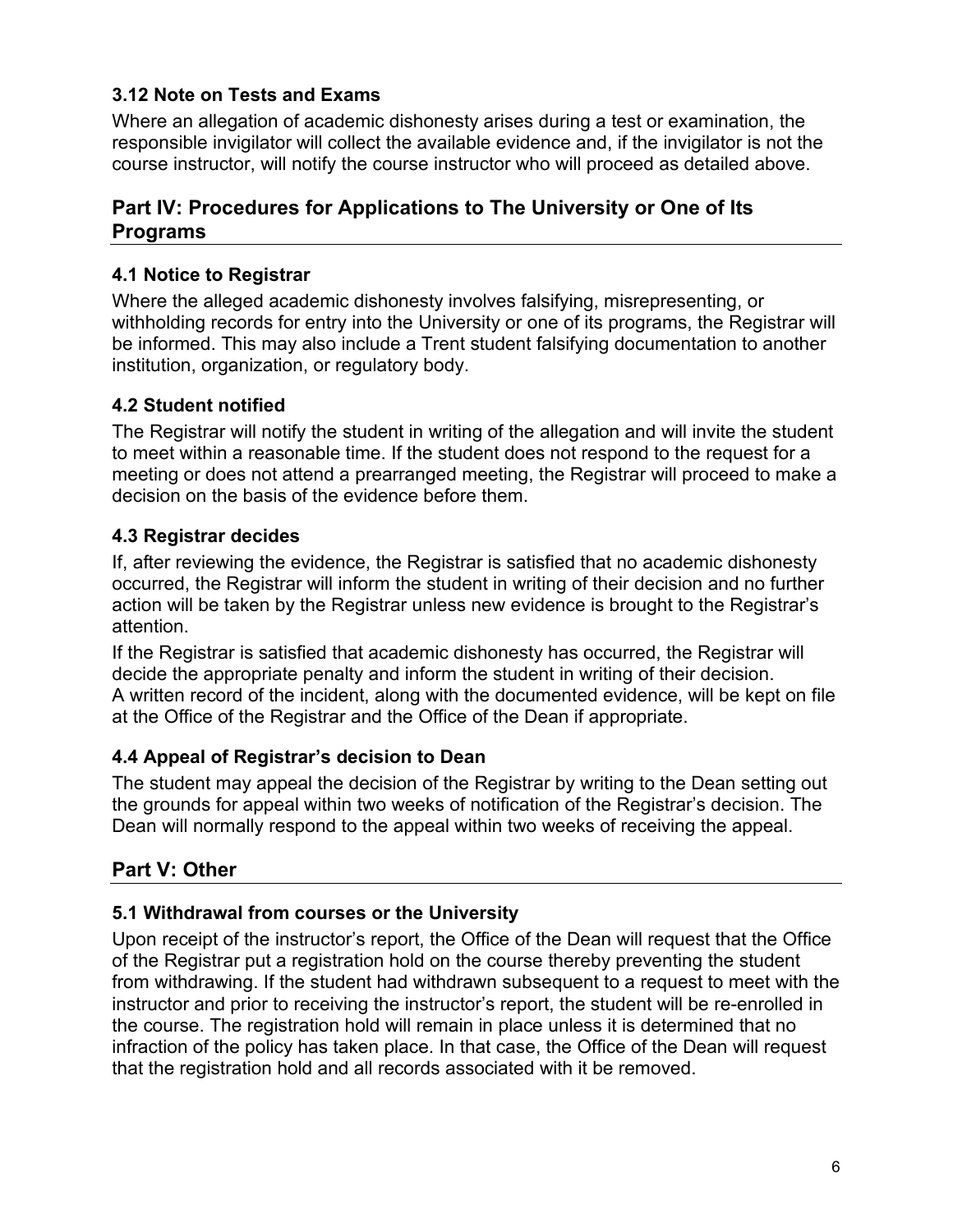A student will not be permitted to formally withdraw from the University while under investigation for academic dishonesty.

# **5.2 Final Appeal**

The student may appeal a decision of the Dean to the Special Appeals Committee of the University within four weeks of notification of the decision. The decision of the Special Appeals Committee is final within the University.

# **5.3 Clarification of appeals procedure**

Students seeking clarification of the appeals process may consult with their Academic Advisor. For guidance on the appeals procedures at the University see the "Petitions and Appeals" section of the calendar and the Special Appeals website.

# **5.4 Privacy protection**

In accordance with privacy legislation, personal information gathered under this policy will only be shared among university personnel on a need to know basis.

# **5.5 Other allegations of academic dishonesty**

Any other allegations of academic dishonesty may be made in writing to the Dean. The Dean will determine the appropriate procedure to be followed.

# **5.6 No permanent record of dropped allegations**

If it is determined that allegations are not supported by sufficient evidence, no permanent record of the incident will be kept on file at the offices of the department, Registrar, or Dean.

# **5.7 Course completion or withdrawal is not a stay of proceedings**

A student's completion of a course or withdrawal from a course, program, or the University does not stay or prevent proceedings for academic dishonesty under this policy. Further, penalties for academic dishonesty determined under this policy will appear as appropriate on the student's record, including the student's transcript, despite any such course completion or withdrawal.

# **5.8 Rescinding of degree**

If an academic integrity violation is discovered after the degree has been awarded, the University retains the right to rescind the degree.

# **5.9 Removal of transcript notations**

'Academic Dishonesty' transcript notations will be automatically removed five years after the notation has been placed on a transcript. If a student wishes to have the transcript notation removed sooner, an application can be made in writing to the Vice President Academic at [academicintegrity@trentu.ca.](mailto:academicintegrity@trentu.ca) The letter should explain the reason for the request, what the student has learned from the experience, and what they have done to ensure violations of academic integrity will not occur again. Such applications may not be initiated before two years have passed. Zero grades and notations of expulsion for Academic Dishonesty will not be removed from the transcript.